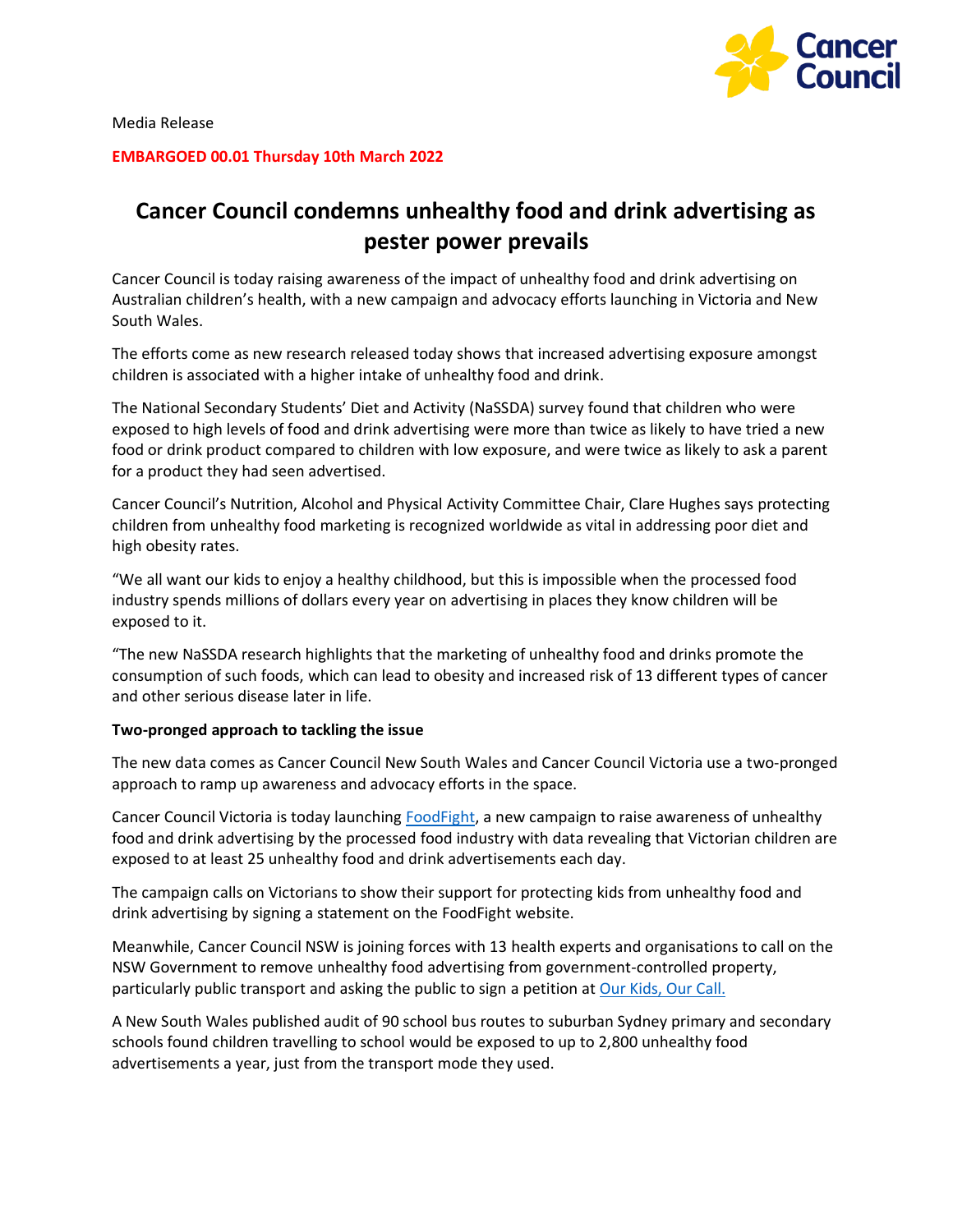

In addition, a recent 2022 audit of Sydney buses found that more than four in five (83%) food advertisements were for unhealthy foods while, in 2019 two thirds (61%) of food and drink advertisements on Melbourne's public transport network were for unhealthy food and drinks.

Hughes says "It is evident that food marketing influences children's choices and eating habits and advertising of unhealthy foods, particularly on public transport, reaches a significant number of young people each day.

"We commend the Australian Government on the recent release of the National Obesity Strategy and want to ensure that it is effectively implemented so that more is done to protect Australian children from harmful food advertising."

**- ENDS -**

## **About the research**

National Secondary Students' Diet and Activity (NaSSDA) survey, 2018

A national sample of secondary school students aged 12-17 years (N=8,763), examined the association between exposure to food and drink advertisements and adolescents' dietary choices and intake and found:

- Children with a high advertising exposure were more than twice as likely to report trying a new food or drink they had seen advertised at least once in the past month, compared with children with low advertising exposure.
- Those with high advertising exposure were also more likely to have asked a parent or carer to buy a product seen on an advertisement in the past month.
- The chances of reporting high unhealthy food intake were greater among students who had a high frequency of exposure to unhealthy food and drink advertising compared to students who reported low advertising exposure.

Cancer Council Victoria's *Food Fight* will air across TV, radio and digital channels from 15<sup>th</sup> March, 2022. The campaign [microsite](http://cancervic.org.au/foodfight) will invite Victorians to support Cancer Council Victoria's campaign, share it with their networks and upload examples of unhealthy food and drink advertising around Victoria that is targeting kids.

### **Signatories to the Joint Statement**

- Cancer Council NSW
- Australian Dental Association (NSW)
- Australian Medical Association NSW
- Diabetes NSW
- Dietitians Australia
- Early Start at University of Wollongong
- Healthy Kids
- Heart Foundation NSW
- Nutrition Australia NSW
- Parents' Voice
- Public Health Association of Australia (NSW)
- Western Sydney Leadership Dialogue